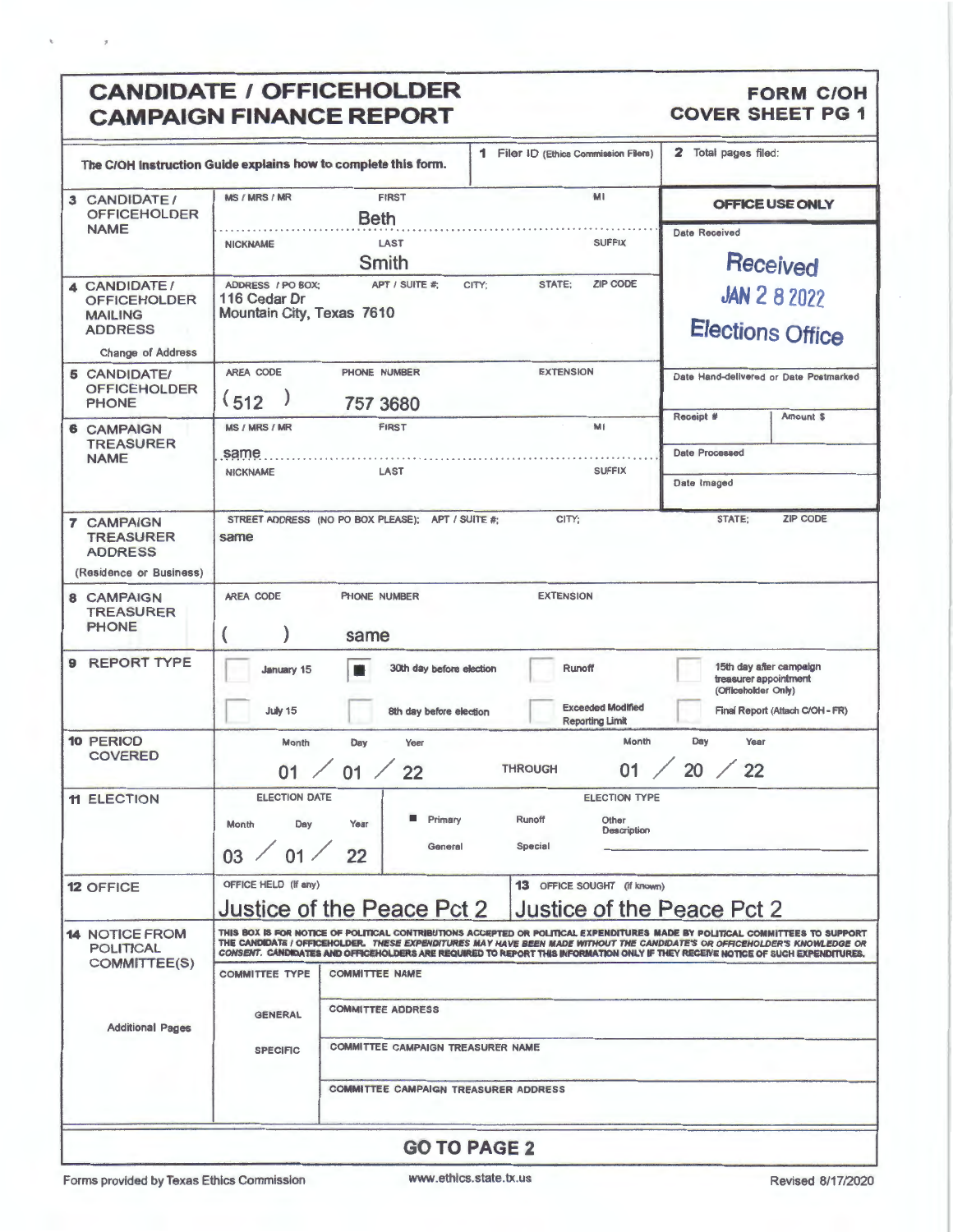# **CANDIDATE/ OFFICEHOLDER CAMPAIGN FINANCE REPORT**

### **FORM C/OH COVER SHEET PG 2**

| <b>15 C/OH NAME</b>                                                                                                                                                                                                                  |                                                                                                                                                                                                                                        |         |               | <b>16 Filer ID (Ethics Commission Filers)</b> |
|--------------------------------------------------------------------------------------------------------------------------------------------------------------------------------------------------------------------------------------|----------------------------------------------------------------------------------------------------------------------------------------------------------------------------------------------------------------------------------------|---------|---------------|-----------------------------------------------|
| <b>Beth Smith</b>                                                                                                                                                                                                                    |                                                                                                                                                                                                                                        |         |               |                                               |
| <b>17 CONTRIBUTION</b><br><b>TOTALS</b>                                                                                                                                                                                              | 1.<br>TOTAL UNITEMIZED POLITICAL CONTRIBUTIONS (OTHER THAN<br>PLEDGES, LOANS, OR GUARANTEES OF LOANS, OR<br>CONTRIBUTIONS MADE ELECTRONICALLY)                                                                                         |         | \$            | 65                                            |
|                                                                                                                                                                                                                                      | <b>TOTAL POLITICAL CONTRIBUTIONS</b><br>$\mathbf{2}$<br>(OTHER THAN PLEDGES, LOANS, OR GUARANTEES OF LOANS)                                                                                                                            |         | \$            | 815.                                          |
| <b>EXPENDITURE</b><br><b>TOTALS</b>                                                                                                                                                                                                  | 3.<br>TOTAL UNITEMIZED POLITICAL EXPENDITURE.                                                                                                                                                                                          |         | \$            |                                               |
|                                                                                                                                                                                                                                      | 4.<br><b>TOTAL POLITICAL EXPENDITURES</b>                                                                                                                                                                                              |         | \$            | 426.57                                        |
| <b>CONTRIBUTION</b><br><b>BALANCE</b>                                                                                                                                                                                                | 5.<br>TOTAL POLITICAL CONTRIBUTIONS MAINTAINED AS OF THE LAST DAY<br>OF REPORTING PERIOD                                                                                                                                               |         | \$            | 2935.39                                       |
| <b>OUTSTANDING</b><br><b>LOAN TOTALS</b>                                                                                                                                                                                             | 6.<br>TOTAL PRINCIPAL AMOUNT OF ALL OUTSTANDING LOANS AS OF THE<br>LAST DAY OF THE REPORTING PERIOD                                                                                                                                    |         | \$            | 1343.                                         |
| (1) Affidavit                                                                                                                                                                                                                        | Please complete either option below:<br>DANIEL GONZALES<br>Notary Public, State of Texas<br>Comm. Expires 02-25-2024                                                                                                                   |         |               |                                               |
| NOTARY STAMP/SEAL<br>Signature of officer administering oath                                                                                                                                                                         | Notary ID 126318377<br>Sworn to and subscribed before me by Beth Smith<br>this the 26th day of January<br>20 22 to certify which, witness my hand and seal of office.<br>Daniel Gonzales<br>Printed name of officer administering oath |         | $P\nabla b c$ | Title of officer administering oath           |
|                                                                                                                                                                                                                                      |                                                                                                                                                                                                                                        |         |               |                                               |
| (2) Unsworn Declaration                                                                                                                                                                                                              | OR                                                                                                                                                                                                                                     |         |               |                                               |
|                                                                                                                                                                                                                                      | and my date of birth is                                                                                                                                                                                                                |         |               |                                               |
| My address is <b>contract to the contract of the set of the contract of the set of the set of the set of the set of the set of the set of the set of the set of the set of the set of the set of the set of the set of the set o</b> |                                                                                                                                                                                                                                        |         |               |                                               |
|                                                                                                                                                                                                                                      | (street)<br>(city)                                                                                                                                                                                                                     | (state) | (zip code)    | (country)                                     |
|                                                                                                                                                                                                                                      |                                                                                                                                                                                                                                        |         | (year)        |                                               |
|                                                                                                                                                                                                                                      | Signature of Candidate/Officeholder (Declarant)                                                                                                                                                                                        |         |               |                                               |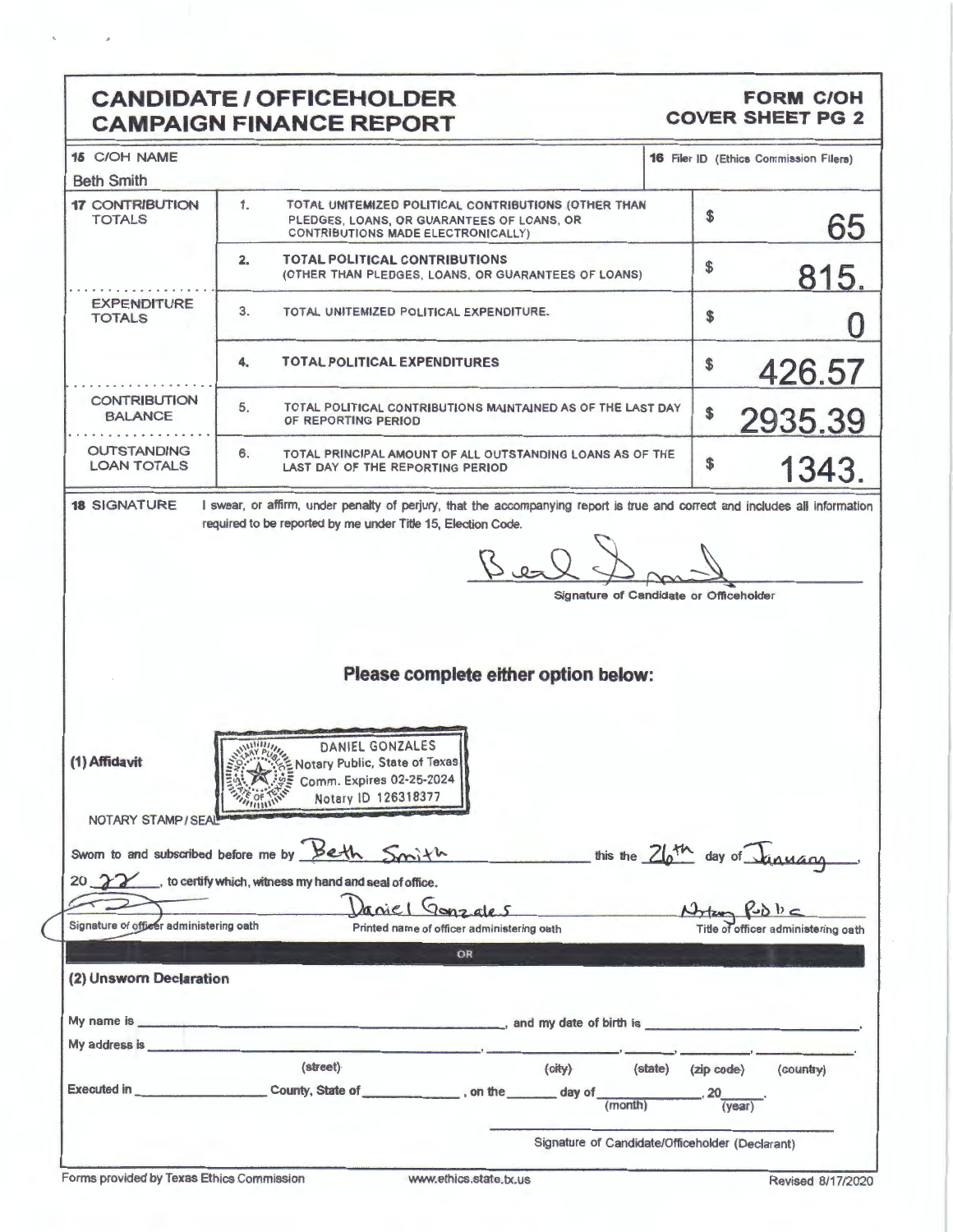# **SUBTOTALS** - **C/OH FORM C/OH**

# **COVER SHEET PG 3**

| <b>19 FILER NAME</b>                             |                                                                                              | 20 Filer ID (Ethics Commission Filers) |    |     |
|--------------------------------------------------|----------------------------------------------------------------------------------------------|----------------------------------------|----|-----|
| <b>Beth Smith</b>                                |                                                                                              |                                        |    |     |
| 21 SCHEDULE SUBTOTALS<br><b>NAME OF SCHEDULE</b> | <b>SUBTOTAL</b><br><b>AMOUNT</b>                                                             |                                        |    |     |
| 1.                                               | SCHEDULE A1: MONETARY POLITICAL CONTRIBUTIONS                                                |                                        | \$ | 815 |
| 2.                                               | SCHEDULE A2: NON-MONETARY (IN-KIND) POLITICAL CONTRIBUTIONS                                  |                                        | \$ |     |
| 3.                                               | <b>SCHEDULE B: PLEDGED CONTRIBUTIONS</b>                                                     |                                        | \$ |     |
| 4.                                               | <b>SCHEDULE E: LOANS</b>                                                                     |                                        | \$ |     |
| 5.                                               | SCHEDULE F1: POLITICAL EXPENDITURES MADE FROM POLITICAL CONTRIBUTIONS                        |                                        | \$ |     |
| 6.                                               | <b>SCHEDULE F2: UNPAID INCURRED OBLIGATIONS</b>                                              |                                        | \$ |     |
| 7.                                               | SCHEDULE F3: PURCHASE OF INVESTMENTS MADE FROM POLITICAL CONTRIBUTIONS                       |                                        | \$ |     |
| 8.                                               | SCHEDULE F4: EXPENDITURES MADE BY CREDIT CARD                                                |                                        | \$ |     |
| 9.                                               | SCHEDULE G: POLITICAL EXPENDITURES MADE FROM PERSONAL FUNDS                                  |                                        |    |     |
| 10.                                              | SCHEDULE H: PAYMENT MADE FROM POLITICAL CONTRIBUTIONS TO A BUSINESS OF C/OH                  |                                        |    |     |
| 11.                                              | SCHEDULE I: NON-POLITICAL EXPENDITURES MADE FROM POLITICAL CONTRIBUTIONS                     |                                        |    |     |
| 12.                                              | SCHEDULE K: INTEREST, CREDITS, GAINS, REFUNDS, AND CONTRIBUTIONS RETURNED<br><b>TO FILER</b> |                                        | \$ |     |
|                                                  |                                                                                              |                                        |    |     |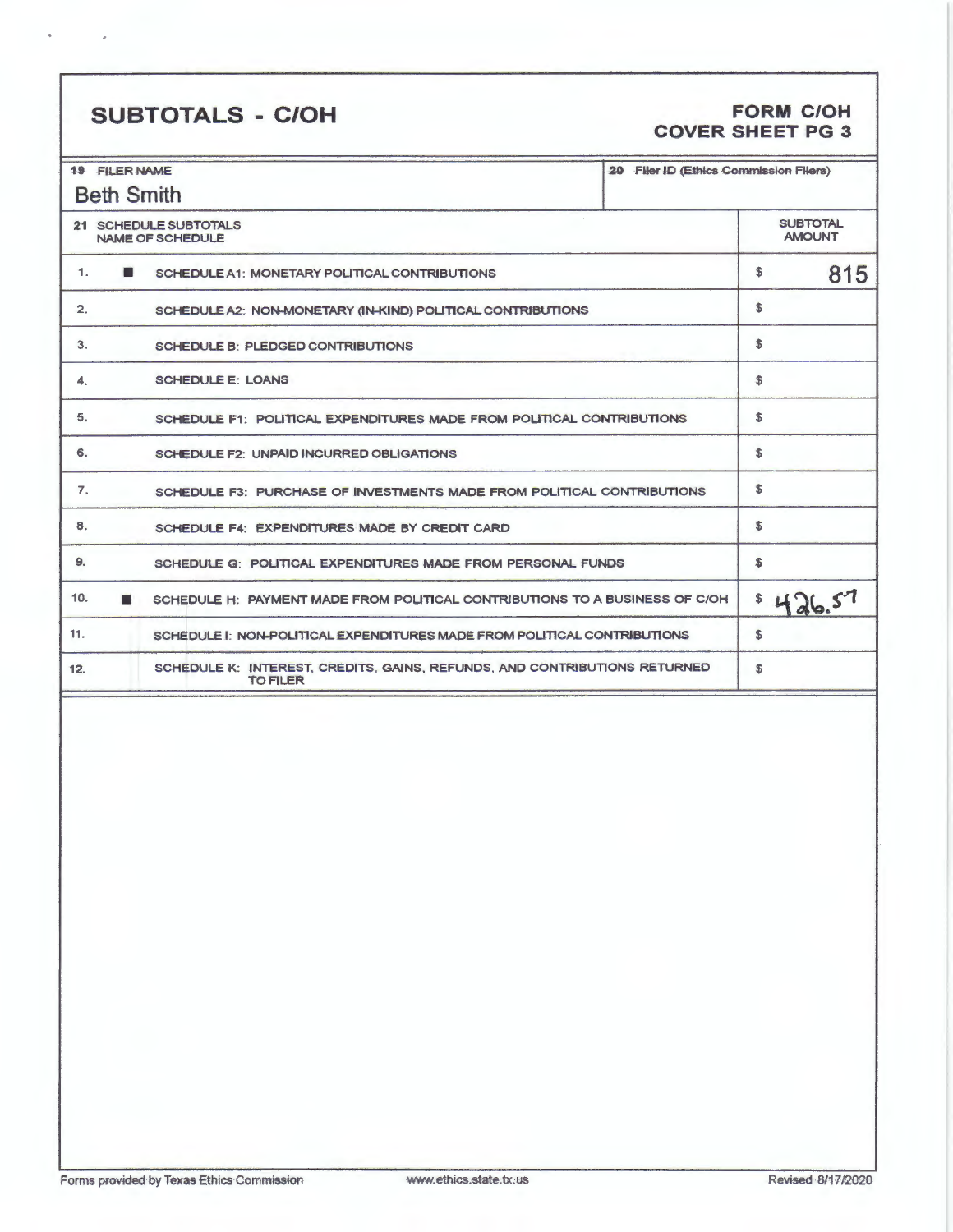| 2 FILER NAME<br><b>Beth Smith</b><br>7 Amount of contribution (\$)<br>4 Date<br>5 Full name of contributor<br>out-of-state PAC (ID#: \\\espices\)<br><b>Thomas Murray</b><br>State;<br>Zip Code<br><b>180 Casper Cove</b><br><b>Employer (See Instructions)</b><br>Principal occupation / Job title (See Instructions)<br>9<br><b>Texas Lehigh Cement Co</b><br>Full name of contributor<br>out-of-state PAC (ID#:<br>Date<br>Amount of contribution (\$)<br>State; Zip Code<br>2024 Herzog<br><b>Employer (See Instructions)</b><br>Principal occupation / Job title (See Instructions)<br>self employed<br>Full name of contributor<br>Date<br>out-of-state PAC (ID#:<br>Amount of contribution (\$)<br>Contributor address;<br>City;<br>200<br>State: Zip Code<br>1201 Modoc Way<br>Principal occupation / Job title (See Instructions)<br><b>Employer (See Instructions)</b><br>Date<br>Full name of contributor<br>Amount of contribution (\$)<br>out-of-state PAC (ID#:<br><b>Lucy Johnson</b><br>Contributor address;<br>City;<br>State: Zip Code<br>250<br>1940 Gibraltar<br>Principal occupation / Job title (See Instructions)<br><b>Employer (See Instructions)</b> |  | 3 Filer ID (Ethics Commission Filers)<br>100<br>100 |
|--------------------------------------------------------------------------------------------------------------------------------------------------------------------------------------------------------------------------------------------------------------------------------------------------------------------------------------------------------------------------------------------------------------------------------------------------------------------------------------------------------------------------------------------------------------------------------------------------------------------------------------------------------------------------------------------------------------------------------------------------------------------------------------------------------------------------------------------------------------------------------------------------------------------------------------------------------------------------------------------------------------------------------------------------------------------------------------------------------------------------------------------------------------------------------|--|-----------------------------------------------------|
| $01/13/2$ 6 Contributor address; City:<br><b>IT Supervisor</b><br>01/13/2 Ron Dube<br>contributor address; city; state; Zip Co<br><b>Floor Company</b><br>01/13/2 April Wolsch<br>01/13/2                                                                                                                                                                                                                                                                                                                                                                                                                                                                                                                                                                                                                                                                                                                                                                                                                                                                                                                                                                                      |  |                                                     |
|                                                                                                                                                                                                                                                                                                                                                                                                                                                                                                                                                                                                                                                                                                                                                                                                                                                                                                                                                                                                                                                                                                                                                                                |  |                                                     |
|                                                                                                                                                                                                                                                                                                                                                                                                                                                                                                                                                                                                                                                                                                                                                                                                                                                                                                                                                                                                                                                                                                                                                                                |  |                                                     |
|                                                                                                                                                                                                                                                                                                                                                                                                                                                                                                                                                                                                                                                                                                                                                                                                                                                                                                                                                                                                                                                                                                                                                                                |  |                                                     |
|                                                                                                                                                                                                                                                                                                                                                                                                                                                                                                                                                                                                                                                                                                                                                                                                                                                                                                                                                                                                                                                                                                                                                                                |  |                                                     |
|                                                                                                                                                                                                                                                                                                                                                                                                                                                                                                                                                                                                                                                                                                                                                                                                                                                                                                                                                                                                                                                                                                                                                                                |  |                                                     |
|                                                                                                                                                                                                                                                                                                                                                                                                                                                                                                                                                                                                                                                                                                                                                                                                                                                                                                                                                                                                                                                                                                                                                                                |  |                                                     |
|                                                                                                                                                                                                                                                                                                                                                                                                                                                                                                                                                                                                                                                                                                                                                                                                                                                                                                                                                                                                                                                                                                                                                                                |  |                                                     |
|                                                                                                                                                                                                                                                                                                                                                                                                                                                                                                                                                                                                                                                                                                                                                                                                                                                                                                                                                                                                                                                                                                                                                                                |  |                                                     |
|                                                                                                                                                                                                                                                                                                                                                                                                                                                                                                                                                                                                                                                                                                                                                                                                                                                                                                                                                                                                                                                                                                                                                                                |  |                                                     |
|                                                                                                                                                                                                                                                                                                                                                                                                                                                                                                                                                                                                                                                                                                                                                                                                                                                                                                                                                                                                                                                                                                                                                                                |  |                                                     |
|                                                                                                                                                                                                                                                                                                                                                                                                                                                                                                                                                                                                                                                                                                                                                                                                                                                                                                                                                                                                                                                                                                                                                                                |  |                                                     |
|                                                                                                                                                                                                                                                                                                                                                                                                                                                                                                                                                                                                                                                                                                                                                                                                                                                                                                                                                                                                                                                                                                                                                                                |  |                                                     |
|                                                                                                                                                                                                                                                                                                                                                                                                                                                                                                                                                                                                                                                                                                                                                                                                                                                                                                                                                                                                                                                                                                                                                                                |  |                                                     |
|                                                                                                                                                                                                                                                                                                                                                                                                                                                                                                                                                                                                                                                                                                                                                                                                                                                                                                                                                                                                                                                                                                                                                                                |  |                                                     |
|                                                                                                                                                                                                                                                                                                                                                                                                                                                                                                                                                                                                                                                                                                                                                                                                                                                                                                                                                                                                                                                                                                                                                                                |  |                                                     |
|                                                                                                                                                                                                                                                                                                                                                                                                                                                                                                                                                                                                                                                                                                                                                                                                                                                                                                                                                                                                                                                                                                                                                                                |  |                                                     |
|                                                                                                                                                                                                                                                                                                                                                                                                                                                                                                                                                                                                                                                                                                                                                                                                                                                                                                                                                                                                                                                                                                                                                                                |  |                                                     |
|                                                                                                                                                                                                                                                                                                                                                                                                                                                                                                                                                                                                                                                                                                                                                                                                                                                                                                                                                                                                                                                                                                                                                                                |  |                                                     |
|                                                                                                                                                                                                                                                                                                                                                                                                                                                                                                                                                                                                                                                                                                                                                                                                                                                                                                                                                                                                                                                                                                                                                                                |  |                                                     |
|                                                                                                                                                                                                                                                                                                                                                                                                                                                                                                                                                                                                                                                                                                                                                                                                                                                                                                                                                                                                                                                                                                                                                                                |  |                                                     |
|                                                                                                                                                                                                                                                                                                                                                                                                                                                                                                                                                                                                                                                                                                                                                                                                                                                                                                                                                                                                                                                                                                                                                                                |  |                                                     |
|                                                                                                                                                                                                                                                                                                                                                                                                                                                                                                                                                                                                                                                                                                                                                                                                                                                                                                                                                                                                                                                                                                                                                                                |  |                                                     |
|                                                                                                                                                                                                                                                                                                                                                                                                                                                                                                                                                                                                                                                                                                                                                                                                                                                                                                                                                                                                                                                                                                                                                                                |  |                                                     |
|                                                                                                                                                                                                                                                                                                                                                                                                                                                                                                                                                                                                                                                                                                                                                                                                                                                                                                                                                                                                                                                                                                                                                                                |  |                                                     |
|                                                                                                                                                                                                                                                                                                                                                                                                                                                                                                                                                                                                                                                                                                                                                                                                                                                                                                                                                                                                                                                                                                                                                                                |  |                                                     |
| <b>Real Estate investor</b><br>self                                                                                                                                                                                                                                                                                                                                                                                                                                                                                                                                                                                                                                                                                                                                                                                                                                                                                                                                                                                                                                                                                                                                            |  |                                                     |